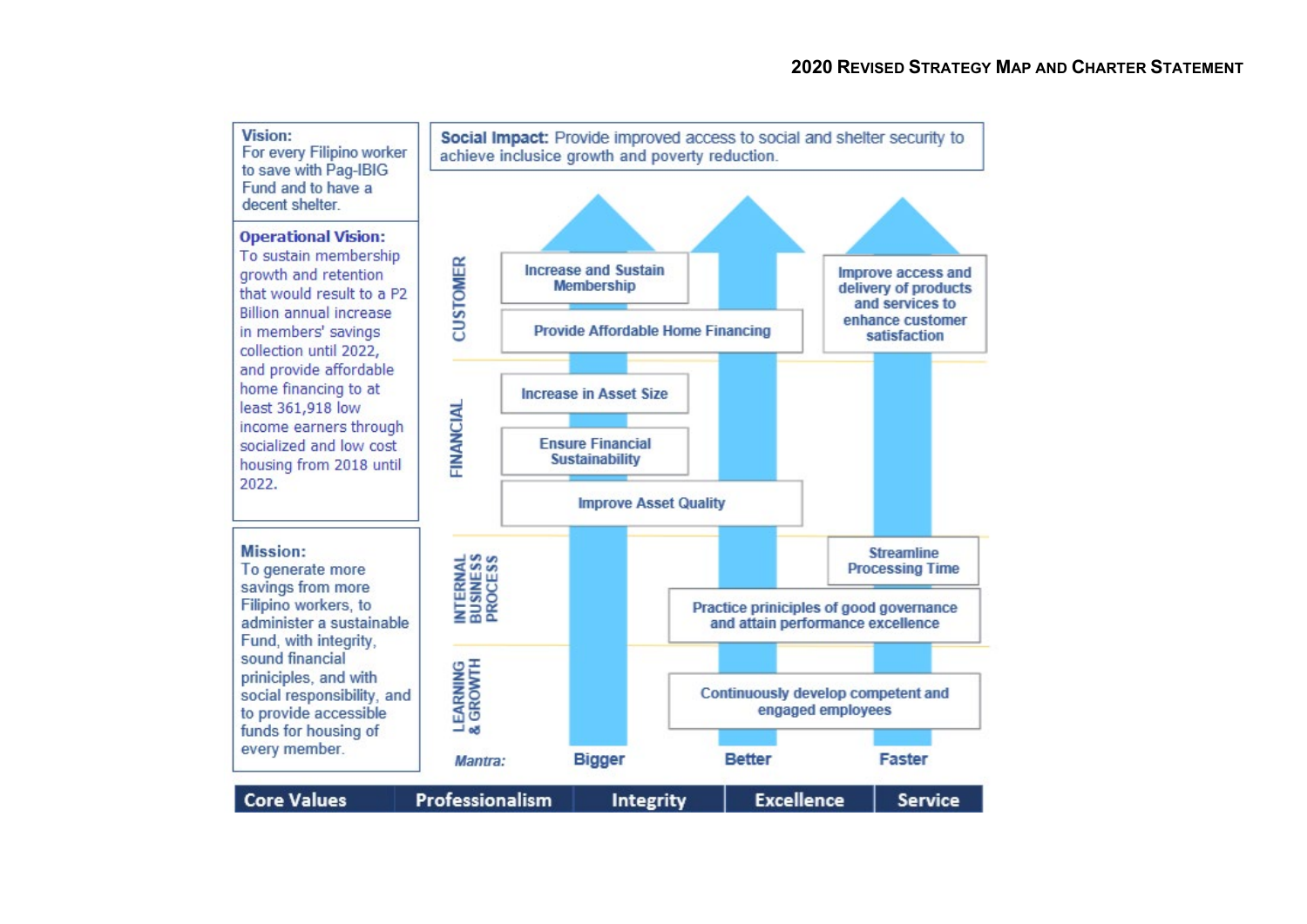## <span id="page-1-0"></span>**HOME DEVELOPMENT MUTUAL FUND (PAG-IBIG FUND) Recalibrated 2020 Performance Scorecard**

|                 | <b>Component</b> |                                                                                       |                                                                                                                             | <b>Baseline Data</b> |                                                      | <b>Target</b>             |                                                |        |        |  |  |
|-----------------|------------------|---------------------------------------------------------------------------------------|-----------------------------------------------------------------------------------------------------------------------------|----------------------|------------------------------------------------------|---------------------------|------------------------------------------------|--------|--------|--|--|
|                 |                  | <b>Objective/Measure</b>                                                              | <b>Formula</b>                                                                                                              | Weight               | <b>Rating System</b>                                 | 2017                      | 2018                                           | 2019   | 2020   |  |  |
|                 | <b>SO1</b>       | <b>Increase and Sustain Membership</b>                                                |                                                                                                                             |                      |                                                      |                           |                                                |        |        |  |  |
|                 | SM <sub>1</sub>  | Percentage of Labor<br><b>Force Covered</b>                                           | <b>Total Active Members</b><br>as of Performance<br>Year / Adjusted<br>Coverable <sup>1</sup>                               | 15%                  | (Actual/Target) x<br>Weight                          | 46.68%<br>(12,618/27,033) | 45.90%<br>(12.984 million /<br>28.285 million) | 50%    | 42.76% |  |  |
|                 | <b>SO 2</b>      | <b>Provide Affordable Home Financing</b>                                              |                                                                                                                             |                      |                                                      |                           |                                                |        |        |  |  |
| <b>CUSTOMER</b> | SM <sub>2</sub>  | <b>Actual Take-Out Units</b><br>from SH and LC                                        | <b>Actual Take-Out Units</b><br>from SH and LC                                                                              | 20%                  | (Actual/Target) x<br>Weight                          | 80,188                    | 89,328                                         | 80,401 | 63,264 |  |  |
|                 | SO <sub>3</sub>  | Improve Access and Delivery of Products and Services to Enhance Customer Satisfaction |                                                                                                                             |                      |                                                      |                           |                                                |        |        |  |  |
|                 | SM <sub>3</sub>  | Percentage of Satisfied<br>Customer                                                   | Number of<br>respondents who<br>rated Pag-IBIG<br>service with at least<br>Satisfactory / Total<br>number of<br>respondents | 10%                  | (Actual/Target) x<br>Weight;<br>Below $80\%$ =<br>0% | 91.95%                    | 95.5%                                          | 90%    | 90%    |  |  |
|                 |                  | Sub-total                                                                             |                                                                                                                             | 45%                  |                                                      |                           |                                                |        |        |  |  |
|                 | <b>SO 4</b>      | <b>Increase in Asset Size</b>                                                         |                                                                                                                             |                      |                                                      |                           |                                                |        |        |  |  |

<sup>&</sup>lt;sup>1</sup> Adjusted Coverable pertains to the Total Employed Persons by Major Industry Group based on the previous year's Labor Force Survey of the Philippine Statistics Authority, excluding Agriculture, <u>Other</u> Service Activities, and Activities of Extraterritorial Organization and Bodies. Workers below 18 years old **may be** deducted on the total number of coverable upon submission of data from PSA, subject to determination of the number of covered minors per relevant laws.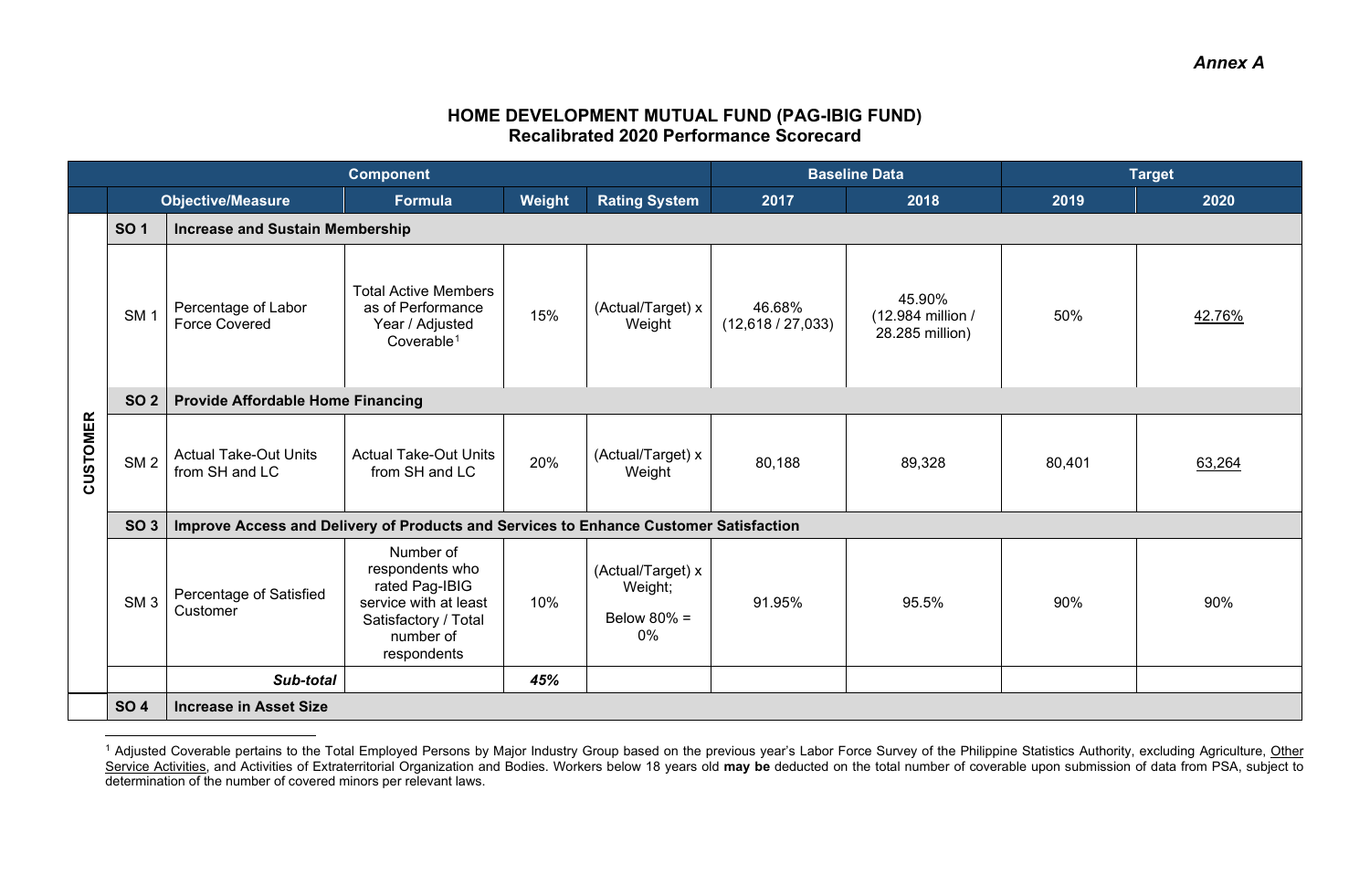*(Annex A*)

| <b>Component</b> |                                              |                                              |                                                                                                                                                                                                                                            |        | <b>Baseline Data</b>                                                     |                         | <b>Target</b>           |                  |                         |  |
|------------------|----------------------------------------------|----------------------------------------------|--------------------------------------------------------------------------------------------------------------------------------------------------------------------------------------------------------------------------------------------|--------|--------------------------------------------------------------------------|-------------------------|-------------------------|------------------|-------------------------|--|
|                  |                                              | <b>Objective/Measure</b>                     | Formula                                                                                                                                                                                                                                    | Weight | <b>Rating System</b>                                                     | 2017                    | 2018                    | 2019             | 2020                    |  |
|                  | SM <sub>4</sub>                              | Increase Net Financial<br><b>Asset Level</b> | <b>Total Assets less</b><br>ROPA, net; Property<br>and Equipment, net;<br>Intangible Assets,<br>net; and Other Assets                                                                                                                      | 10%    | (Actual/Target) x<br>Weight;<br>$0\%$ = If less than<br>P467.597 Billion | <b>P467.597 Billion</b> | <b>P511.227 Billion</b> | ₽576.088 Billion | <b>P635.235 Billion</b> |  |
|                  | <b>SO 5</b>                                  | <b>Ensure Financial Sustainability</b>       |                                                                                                                                                                                                                                            |        |                                                                          |                         |                         |                  |                         |  |
|                  | SM <sub>5</sub>                              | Increase Income Level                        | <b>Total Revenue Less</b><br><b>Total Expenses</b>                                                                                                                                                                                         | 10%    | (Actual/Target) x<br>Weight                                              | P30.268                 | P33.172 Billion         | P33.29 Billion   | <b>P27.957 Billion</b>  |  |
|                  | SM <sub>6</sub>                              | Increase Members'<br>Savings                 | <b>Total Members</b><br>Savings Collected                                                                                                                                                                                                  | 10%    | (Actual/Target) x<br>Weight                                              | P33.71 Billion          | P40.59 Billion          | P41 Billion      | P46.354 Billion         |  |
|                  | <b>SO 6</b>                                  | <b>Improve Asset Quality</b>                 |                                                                                                                                                                                                                                            |        |                                                                          |                         |                         |                  |                         |  |
| FINANCIAL        | SM <sub>7</sub>                              | Improve Performing<br>Loans Ratio            | Accounts current to 3<br>months/Total<br><b>Outstanding Balance</b><br>[exclusive of Sales<br><b>Contract Receivables</b><br>(SCR) under<br>Remediation,<br>Referred to<br>Foreclosure, and<br>Petition for Extra<br>Judicial Foreclosure] | 10%    | (Actual/Target) x<br>Weight;<br>$0\% = 80\%$ and<br><b>Below</b>         | 89.52%                  | 90.23%                  | 91%              | 85%                     |  |
|                  |                                              | Sub-total                                    |                                                                                                                                                                                                                                            | 40%    |                                                                          |                         |                         |                  |                         |  |
|                  | $\frac{1}{2}$ $\frac{1}{2}$ so $\frac{1}{2}$ | <b>Streamline Processing Time</b>            |                                                                                                                                                                                                                                            |        |                                                                          |                         |                         |                  |                         |  |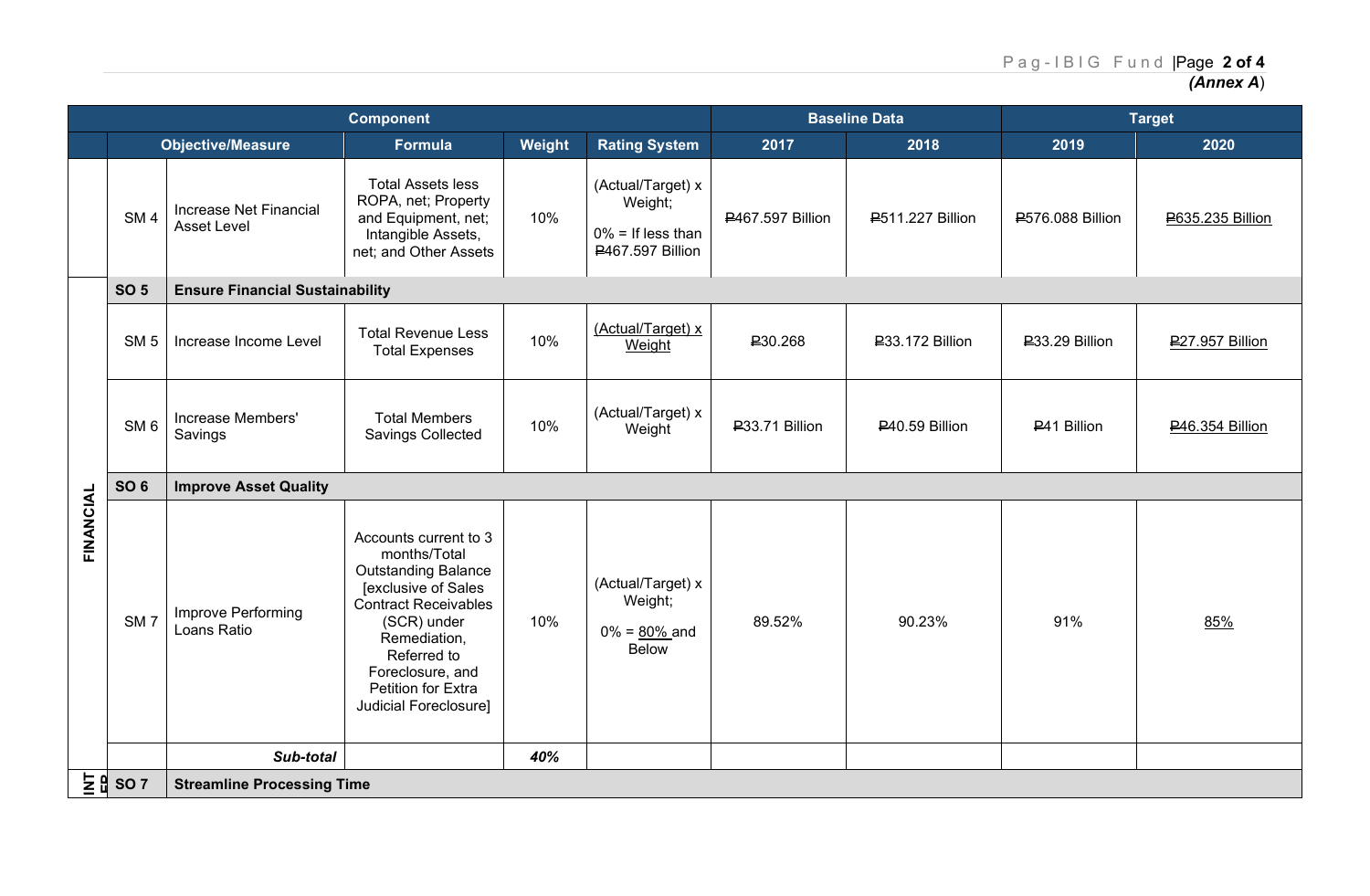<span id="page-3-0"></span>

|                 | <b>Component</b>                                                                                 |                                                                                                                                 |        |                                                      | <b>Baseline Data</b>                                                                                                                                                                                                                                            |                                                                                                                                                                                                                             | <b>Target</b>                                                                                                                                                                                                                      |                                                                                                                                                                                                                                                                                  |
|-----------------|--------------------------------------------------------------------------------------------------|---------------------------------------------------------------------------------------------------------------------------------|--------|------------------------------------------------------|-----------------------------------------------------------------------------------------------------------------------------------------------------------------------------------------------------------------------------------------------------------------|-----------------------------------------------------------------------------------------------------------------------------------------------------------------------------------------------------------------------------|------------------------------------------------------------------------------------------------------------------------------------------------------------------------------------------------------------------------------------|----------------------------------------------------------------------------------------------------------------------------------------------------------------------------------------------------------------------------------------------------------------------------------|
|                 | <b>Objective/Measure</b>                                                                         | <b>Formula</b>                                                                                                                  | Weight | <b>Rating System</b>                                 | 2017                                                                                                                                                                                                                                                            | 2018                                                                                                                                                                                                                        | 2019                                                                                                                                                                                                                               | 2020                                                                                                                                                                                                                                                                             |
|                 | Improve Processing Time on:                                                                      |                                                                                                                                 |        |                                                      |                                                                                                                                                                                                                                                                 |                                                                                                                                                                                                                             |                                                                                                                                                                                                                                    |                                                                                                                                                                                                                                                                                  |
| SM <sub>8</sub> | a.) End-User Financing<br>(EUF) Approval and<br>Take-out                                         | Number of EUF<br>application Processed<br>within Applicable<br>Processing Time /<br>Total number of EUF<br>application received | 2.5%   | (Actual/Target)<br>x Weight;<br>Below $85%$ =<br>0%  | 98.04%                                                                                                                                                                                                                                                          | Accomplishment                                                                                                                                                                                                              |                                                                                                                                                                                                                                    | 90% <sup>2</sup>                                                                                                                                                                                                                                                                 |
|                 | b.) Short-Term Loan<br>(STL) Approval and<br><b>Disbursement</b>                                 | Number of loans<br>Processed within<br>Applicable<br>Processing Time /<br>Total number of loans<br>processed                    | 2.5%   | (Actual/Target)<br>x Weight.<br>Below 95% =<br>$0\%$ | 95.58%                                                                                                                                                                                                                                                          | unverifiable                                                                                                                                                                                                                | 100%                                                                                                                                                                                                                               | 100%                                                                                                                                                                                                                                                                             |
| <b>SO 8</b>     | Practice Principles of Good Governance and Attain Performance Excellence                         |                                                                                                                                 |        |                                                      |                                                                                                                                                                                                                                                                 |                                                                                                                                                                                                                             |                                                                                                                                                                                                                                    |                                                                                                                                                                                                                                                                                  |
| SM <sub>9</sub> | Ensure compliance<br><b>Government Quality</b><br><b>Management Systems</b><br>Standards (GQMSS) | Actual<br>Accomplishment                                                                                                        | 5%     | All or Nothing                                       | ISO 9001:2015<br><b>Certification for</b><br><b>HL Origination</b><br>ISO 9001:2015<br>Certification for:<br>a. Short Term<br>Loan<br>b. Provident<br>Claims<br>Readiness<br>Certificate for ISO<br>9001:2015<br>Certification on<br>Membership<br>Registration | ISO 9001:2015<br><b>Certification for:</b><br>1. Housing Loan; and<br>2. Membership<br>Registration<br><b>Maintained ISO</b><br>9001:2015<br><b>Certification for:</b><br>1. Short Term Loan;<br>and<br>2. Provident Claims | <b>Maintenance of</b><br>ISO 9001:2015<br><b>Certification</b><br>under covering:<br>1. Membership<br>Registration;<br>2. Short-Term and<br>Loan Provident<br>Benefit Claims;<br>3. Housing Loan<br>Origination and<br>Management. | <b>Maintenance of ISO</b><br>9001:2015<br><b>Certification</b><br>covering the<br>following processes:<br>1. Membership<br><b>Registration (Window</b><br>1 only);<br>2. Short-Term Loan<br>and Provident Benefit<br>Claims;<br>3. Housing Loan<br>Origination and<br>Management |

<sup>&</sup>lt;sup>2</sup> Applicable processing time based on compliance with Republic Act No. 11032 or the Ease of Doing Business and Efficient Government Service Delivery Act of 2018 <u>and ARTA Memorandum Circular</u> Nos. 2020-03 dated 20 March 2020 and 2020-03-A dated 11 June 2020. Use of stop time shall be based on the codes a provided in *Appendix 1*.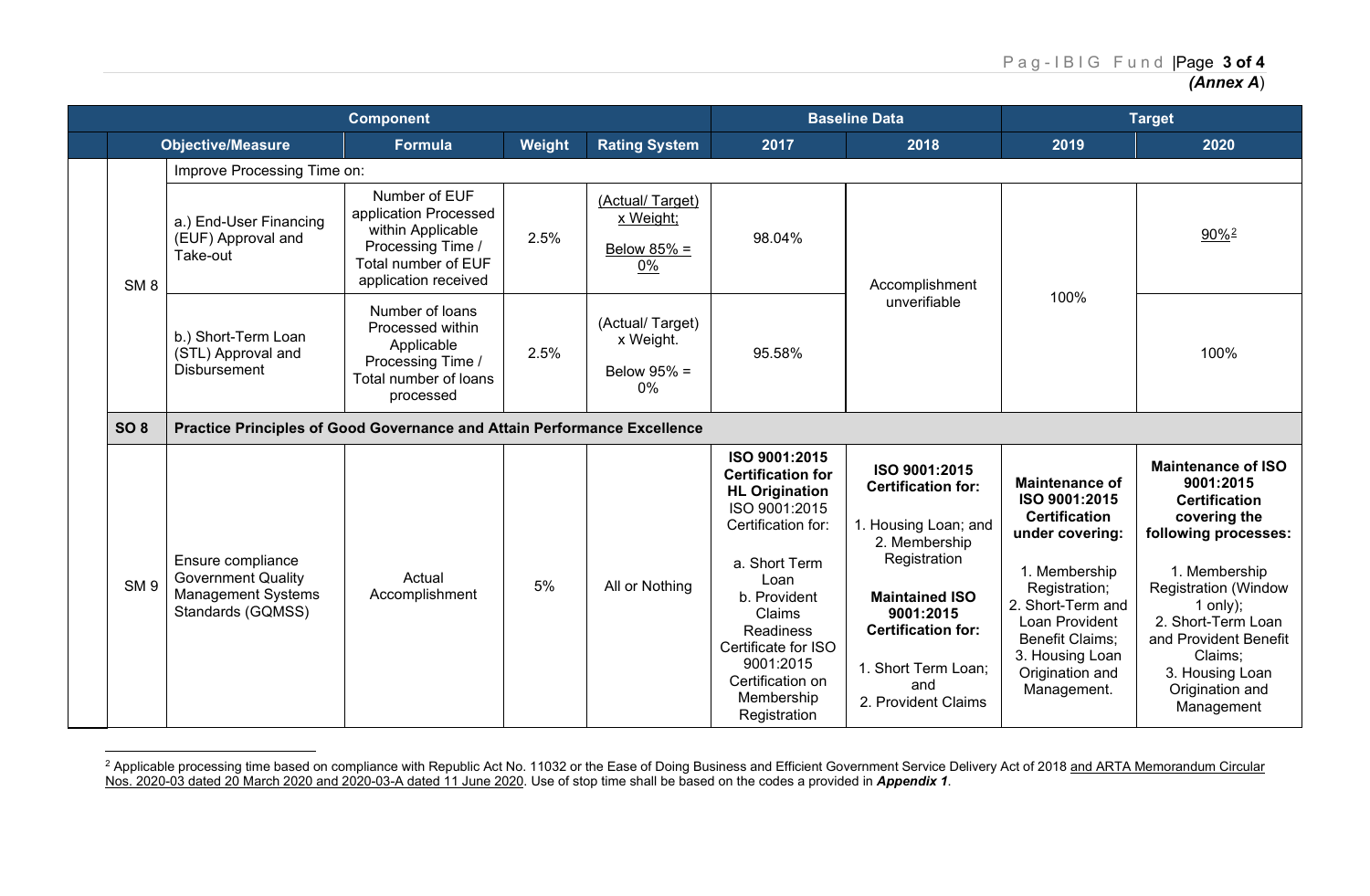<span id="page-4-0"></span>

|                              | <b>Component</b> |                                                             |                                                                                    |          |                      | <b>Baseline Data</b>                                                                                          |                                                                                                                    | <b>Target</b>                                                                                                                                                                                                                             |                                                                                                           |
|------------------------------|------------------|-------------------------------------------------------------|------------------------------------------------------------------------------------|----------|----------------------|---------------------------------------------------------------------------------------------------------------|--------------------------------------------------------------------------------------------------------------------|-------------------------------------------------------------------------------------------------------------------------------------------------------------------------------------------------------------------------------------------|-----------------------------------------------------------------------------------------------------------|
|                              |                  | <b>Objective/Measure</b>                                    | Formula                                                                            | Weight   | <b>Rating System</b> | 2017                                                                                                          | 2018                                                                                                               | 2019                                                                                                                                                                                                                                      | 2020                                                                                                      |
|                              |                  | Sub-total                                                   |                                                                                    | 10%      |                      |                                                                                                               |                                                                                                                    |                                                                                                                                                                                                                                           |                                                                                                           |
|                              | <b>SO 9</b>      | <b>Continuously Develop Competent and Engaged Employees</b> |                                                                                    |          |                      |                                                                                                               |                                                                                                                    |                                                                                                                                                                                                                                           |                                                                                                           |
| GROWTH<br>AND<br>ARNING<br>팤 | <b>SM 10</b>     | <b>Competent Workforce</b><br>Sub-total                     | Competency<br>Baseline <sup>3</sup> 2020 $-$<br><b>Competency Baseline</b><br>2019 | 5%<br>5% | All or nothing       | Roll-out and<br>Implementation of<br>STLMS and<br><b>PFMS to Central</b><br>Office and all<br><b>Branches</b> | Board-Approved<br>1. Competency<br>Catalogue;<br>2. Competency<br>Framework; and<br>3. Competency<br><b>Tables</b> | Submission of<br>Board Approved:<br>1. Competency<br>Matrix;<br>2. Position<br>Profiles;<br>3. Competency -<br>Based Job<br>Description<br>4. Competency<br>Assessment to<br>determine<br>Competency<br>Baseline for 100%<br>of employees | Improvement on the<br>Competency Level of<br>the Organization<br>based on the 2019<br>year-end assessment |
|                              |                  |                                                             |                                                                                    |          |                      |                                                                                                               |                                                                                                                    |                                                                                                                                                                                                                                           |                                                                                                           |
|                              |                  | <b>TOTAL</b>                                                |                                                                                    | 100%     |                      |                                                                                                               |                                                                                                                    |                                                                                                                                                                                                                                           |                                                                                                           |

 $\sum_{b=1}^{B} \frac{\sum_{a=1}^{A} \left(\frac{Actual \text{ } Competency \text{ } Level}{Required \text{ } Competency \text{ } Level}\right)_{a}}{A}$ 

 $\sum_{b=1}^{n}$ 

where: a = Competency required, A = Total number of competencies required of position, b = Personnel profiled, B = Total number of personnel profiled.<br>B

 $^3$  The competency baseline of the organization shall pertain to the average percentage of required competencies met which can be computed using the following formula: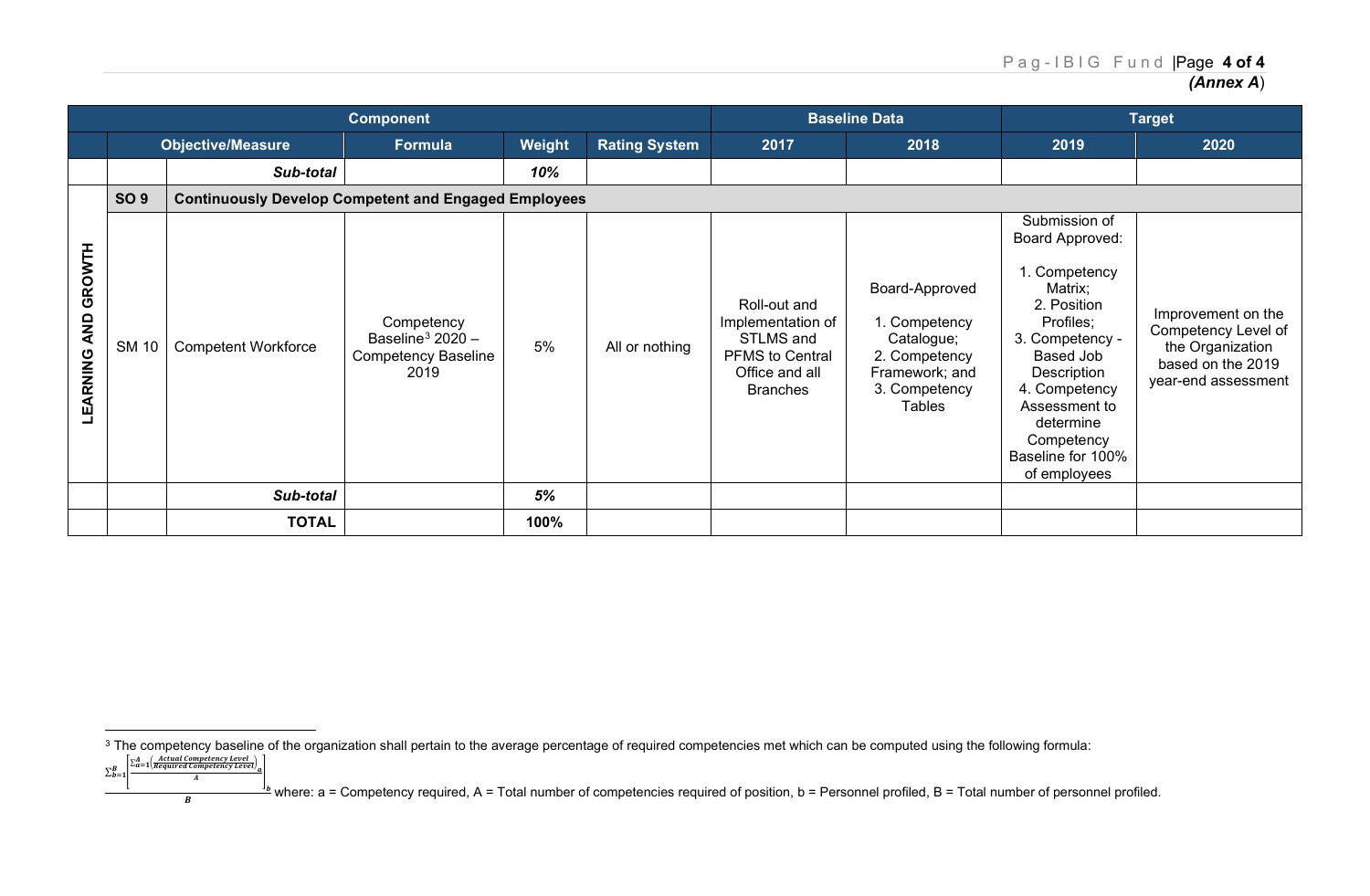## *Appendix 1*

| <b>Status</b><br>Code | <b>Current</b><br><b>Description</b>             | <b>Proposed</b><br><b>Description</b>        | <b>Proposed</b><br><b>Exclusion</b><br>(Stop Time) | <b>Remarks</b>                                                                                                                                                                                                                                                   |
|-----------------------|--------------------------------------------------|----------------------------------------------|----------------------------------------------------|------------------------------------------------------------------------------------------------------------------------------------------------------------------------------------------------------------------------------------------------------------------|
|                       | A. PRE-QUALIFICATION                             |                                              |                                                    |                                                                                                                                                                                                                                                                  |
| 1A                    | For credit<br>investigation                      | For credit<br>investigation                  |                                                    |                                                                                                                                                                                                                                                                  |
| 1B                    | For inspection                                   | For inspection                               |                                                    |                                                                                                                                                                                                                                                                  |
| 1 <sup>C</sup>        | For CI and<br>Inspection                         | -                                            |                                                    | For deletion, same as 1A<br>and 1B.                                                                                                                                                                                                                              |
| 1D                    | With CI report/<br><b>Awaiting CAR</b>           |                                              |                                                    | For deletion, same as 1J.                                                                                                                                                                                                                                        |
| 1E                    | <b>Transferred to</b><br><b>Loans Evaluation</b> |                                              |                                                    | For deletions since this is<br>the same with 2A.                                                                                                                                                                                                                 |
| 1F                    | CI transmitted to<br><b>MSSD</b>                 | CI transmitted to<br><b>MSSD</b>             |                                                    |                                                                                                                                                                                                                                                                  |
| 1G                    | Encoded                                          | Encoded                                      |                                                    |                                                                                                                                                                                                                                                                  |
| 1H                    | For Editing                                      |                                              |                                                    | For deletion                                                                                                                                                                                                                                                     |
| 11                    | For Re-evaluation                                | -                                            |                                                    | For deletion since this<br>happens due to requests<br>from borrowers or<br>adjustments in loan value,<br>etc. Thus, application could<br>be cancelled first or<br>withdrawn. New application<br>shall be filed to restart the<br>counting of processing<br>time. |
| 1J                    | With CI Report                                   | With CI Report                               |                                                    |                                                                                                                                                                                                                                                                  |
| 1K                    | For encoding                                     | -                                            |                                                    | For deletion.                                                                                                                                                                                                                                                    |
| 1 <sub>L</sub>        | With Borrower's<br><b>Validation Sheet</b>       |                                              |                                                    | For deletion, since it can<br>happen any time prior to<br>RFP. A simple notation that<br>the BVS has already neem<br>complied could be provided<br>instead. Id not yet<br>complied, the status<br>"Awaiting Action or<br>Compliance" will suffice.               |
| 1M                    | For Transmittal to<br><b>Processing Unit</b>     | For Transmittal to<br><b>Processing Unit</b> |                                                    |                                                                                                                                                                                                                                                                  |
|                       | <b>B. LOAN EVALUATION</b>                        |                                              |                                                    |                                                                                                                                                                                                                                                                  |
| 2A                    | <b>For Evaluation</b><br>Sheet printing          | <b>For Evaluation</b><br>Sheet printing      |                                                    | This means that the<br>transmittal has been<br>validated by LE and was<br>accepted.                                                                                                                                                                              |
| 2B                    | For review                                       | For review                                   |                                                    |                                                                                                                                                                                                                                                                  |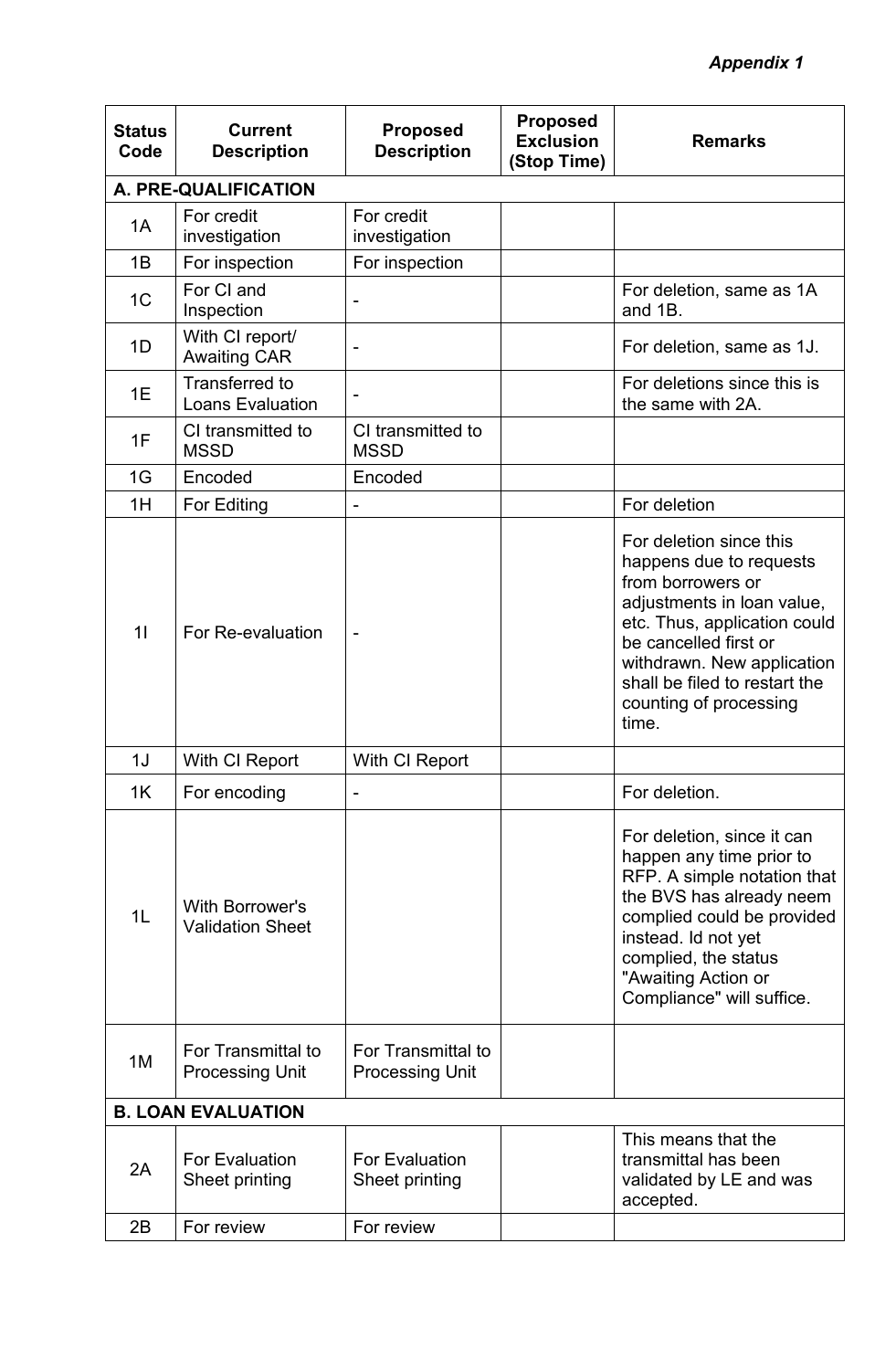| <b>Status</b><br>Code | <b>Current</b><br><b>Description</b>                  | <b>Proposed</b><br><b>Description</b>                 | <b>Proposed</b><br><b>Exclusion</b><br>(Stop Time) | <b>Remarks</b>                                                                                                                                                                                                                                             |
|-----------------------|-------------------------------------------------------|-------------------------------------------------------|----------------------------------------------------|------------------------------------------------------------------------------------------------------------------------------------------------------------------------------------------------------------------------------------------------------------|
| 2C                    | For NOA/LMA/PN<br>preparation                         | For<br>NOA/LMA/PN<br>preparation                      |                                                    |                                                                                                                                                                                                                                                            |
| 2D                    | For NOA<br>signing/approval                           | For NOA<br>signing/approval                           |                                                    |                                                                                                                                                                                                                                                            |
| 2G                    | For NOA Checking                                      | For NOA<br>Checking                                   |                                                    |                                                                                                                                                                                                                                                            |
|                       |                                                       | Awaiting<br>Borrower's<br>Conformity on<br><b>NOA</b> |                                                    | To add status. Should<br>always follow 2D to reflect<br>that the Fund is awaiting<br>for the borrower's<br>conformity. However, the<br>status "Awaiting Action or<br>Compliance" will also<br>suffice.                                                     |
| 2H                    | For CNOA/LMA/PN<br>preparation                        |                                                       |                                                    | For deletion. No longer<br>used.                                                                                                                                                                                                                           |
| 21                    | For CNOA<br>Checking                                  |                                                       |                                                    | For deletion. No longer<br>used.                                                                                                                                                                                                                           |
| 2J                    | For CNOA<br>signing/approval                          |                                                       |                                                    | For deletion. No longer<br>used.                                                                                                                                                                                                                           |
| 2E                    | PE awaiting<br>inspection                             | PE awaiting<br>inspection<br>request                  |                                                    | <b>Pre-Evaluated Accounts</b><br>but awaiting inspection of<br>units and issuance of<br>Confirmation of Appraisal.<br>However, inspection is<br>triggered only upon the<br>request from the developer<br>(applicable for Developer-<br>Assisted accounts). |
| 2F                    | PE for RFP<br>Preparation                             | PE for RFP<br>Preparation                             |                                                    | <b>Pre-Evaluated Accounts for</b><br>preparation of Request for<br>Payment. Excluded as a<br>stop time.                                                                                                                                                    |
| 2K                    | <b>PE-Awaiting</b><br><b>Annotation of TCT</b>        | Awaiting action or<br>compliance                      |                                                    | <b>Pre-Evaluated Accounts</b><br>presently mortgaged with<br>banks, awaiting<br>compliance of annotated<br>title from the developer.                                                                                                                       |
| 2L                    | <b>NOA</b><br>signed/approved                         | <b>NOA</b><br>signed/approved                         |                                                    |                                                                                                                                                                                                                                                            |
| 2M                    | <b>CNOA</b><br>signed/approved                        |                                                       |                                                    | For deletion. No longer<br>used.                                                                                                                                                                                                                           |
| 2N                    | For Transmittal of<br><b>NOA to Servicing</b><br>Unit | For Transmittal of<br><b>NOA to Servicing</b><br>Unit |                                                    |                                                                                                                                                                                                                                                            |
| 20                    | For Transmittal of<br><b>CNOA to Serving</b><br>Unit  |                                                       |                                                    | For deletion. No longer<br>used.                                                                                                                                                                                                                           |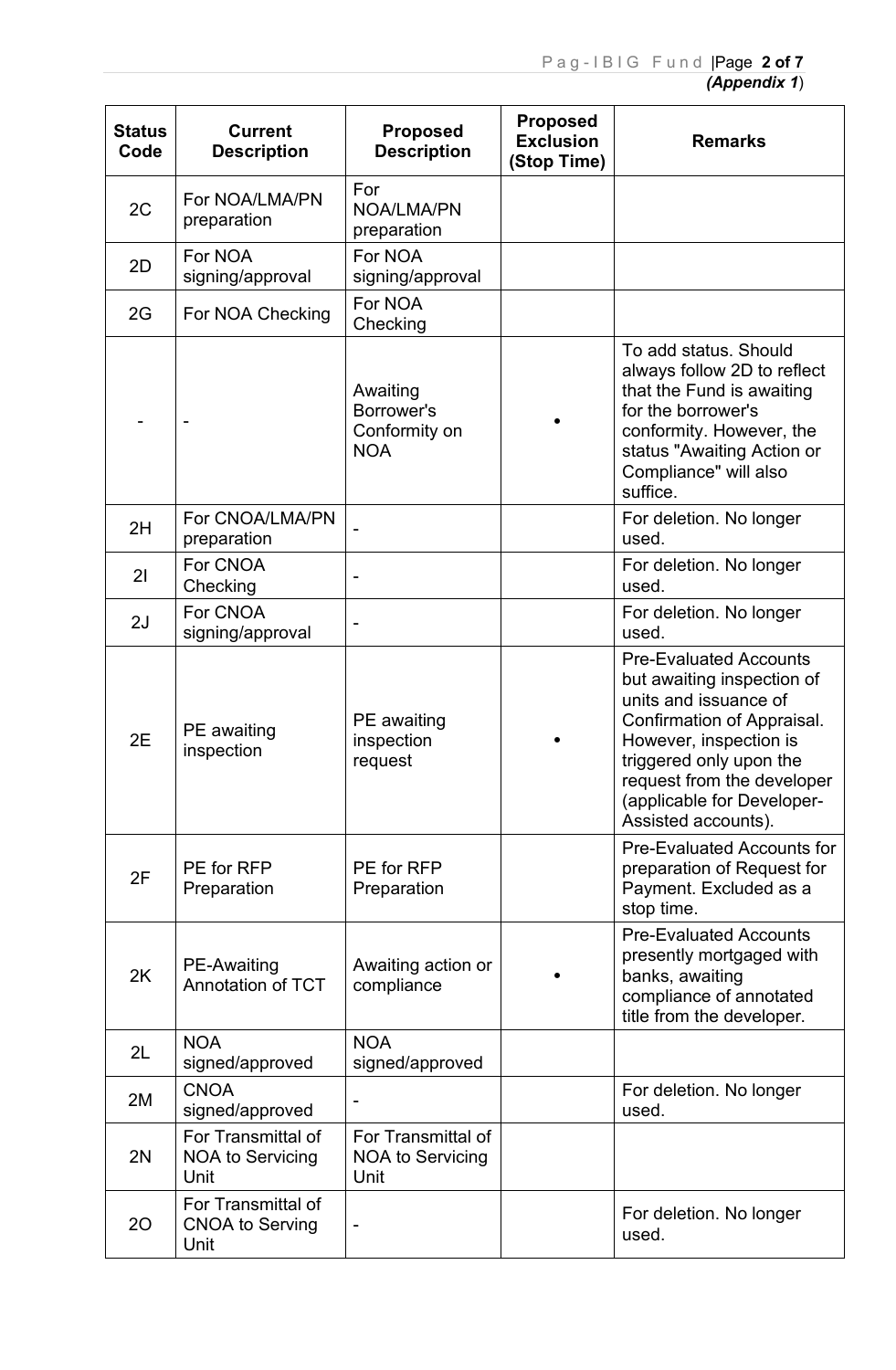| <b>Status</b><br>Code | <b>Current</b><br><b>Description</b>                     | <b>Proposed</b><br><b>Description</b>                     | <b>Proposed</b><br><b>Exclusion</b><br>(Stop Time) | <b>Remarks</b>                                                                                                         |  |  |  |  |  |  |
|-----------------------|----------------------------------------------------------|-----------------------------------------------------------|----------------------------------------------------|------------------------------------------------------------------------------------------------------------------------|--|--|--|--|--|--|
|                       | <b>C. WITH NOA/AWAITING COMPLIANCE</b>                   |                                                           |                                                    |                                                                                                                        |  |  |  |  |  |  |
| 3A                    | For Release of<br>NOA/LMA/DOA                            | <b>With NOA</b><br>awaiting pick-<br>up/claim             |                                                    | Approved NOA/LMA/DOA<br>ready for release/awaiting<br>pick up of<br>developer/borrower.                                |  |  |  |  |  |  |
| 3B                    | For LMA/DOA<br>annotation                                | For LMA/DOA<br>annotation                                 |                                                    | Released NOA/LMA/DOA -<br>On-going annotation of<br>mortgage/awaiting<br>compliance from<br>developer/borrower.        |  |  |  |  |  |  |
| 3C                    | Sent<br>NOC/NOD/Awaiting<br>exp. Of prescribed<br>period | Sent<br>NOC/NOD/Awaiti<br>ng exp. Of<br>prescribed period |                                                    | Sent Notice of<br>Cancellation/Notice of<br>Deficiency - Awaiting<br>compliance from<br>developer/borrower.            |  |  |  |  |  |  |
| 3D                    | LOG/NOA<br>extension                                     | LOG/NOA<br>extension                                      |                                                    | Developer/Borrower<br>requested for extension of<br>LOG/NOA compliance.                                                |  |  |  |  |  |  |
| 3E                    | For Release of<br>CNOA/LMA/DOA                           | For Release of<br>CNOA/LMA/DOA                            |                                                    | Awaiting pick-up of<br>approved<br>CNOA/LMA/DOA.                                                                       |  |  |  |  |  |  |
| 3F                    | For review of<br><b>CNOA Compliance</b>                  |                                                           |                                                    | For deletion. No longer<br>used.                                                                                       |  |  |  |  |  |  |
| 3G                    | <b>Received NOA</b><br>compliance                        | <b>Received NOA</b><br>compliance                         |                                                    | Should always be followed<br>by "For Review" status.<br>This is just being noted to<br>capture the compliance<br>date. |  |  |  |  |  |  |
| 3H                    | <b>Received NOA</b><br>compliance                        | $\overline{\phantom{0}}$                                  |                                                    | For deletion. No longer<br>used.                                                                                       |  |  |  |  |  |  |
|                       | <b>D. POST APPROVAL</b>                                  |                                                           |                                                    |                                                                                                                        |  |  |  |  |  |  |
| 4A                    | For review of<br>annotated<br>documents                  | For review of<br>annotated<br>documents                   |                                                    |                                                                                                                        |  |  |  |  |  |  |
| 4B                    | For RFP<br>preparation                                   | For RFP<br>preparation                                    |                                                    |                                                                                                                        |  |  |  |  |  |  |
| 4E                    | For RFP<br>signing/approval                              | For RFP<br>signing/approval                               |                                                    |                                                                                                                        |  |  |  |  |  |  |
| 4F                    | For RFP Checking                                         | For RFP<br>Checking                                       |                                                    |                                                                                                                        |  |  |  |  |  |  |
| 4D                    | Awaiting CAR/re-<br>inspection<br>report/FVC             | <b>Awaiting CAR/re-</b><br>inspection<br>report/FVC       |                                                    |                                                                                                                        |  |  |  |  |  |  |
| 4C                    | <b>With Interim</b><br>releases                          | <b>With Interim</b><br>releases                           |                                                    | For CH/HI and PLCH/PRU-<br>HI loan purposed, with<br>release/s.                                                        |  |  |  |  |  |  |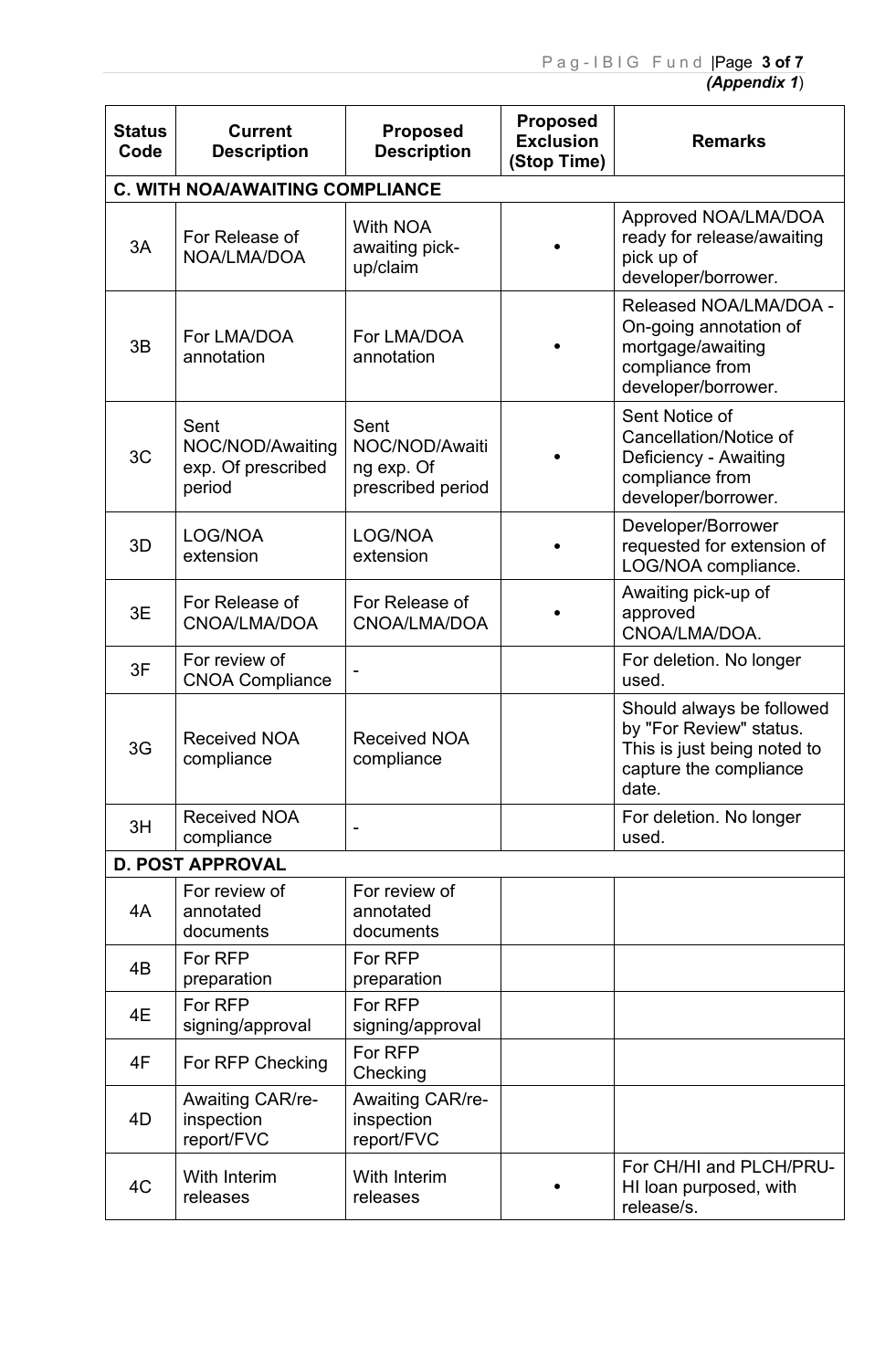| <b>Status</b><br>Code | <b>Current</b><br><b>Description</b>                       | <b>Proposed</b><br><b>Description</b>                      | <b>Proposed</b><br><b>Exclusion</b><br>(Stop Time) | <b>Remarks</b>                                                                                                                               |
|-----------------------|------------------------------------------------------------|------------------------------------------------------------|----------------------------------------------------|----------------------------------------------------------------------------------------------------------------------------------------------|
| 4G                    | With Interim<br>releases - Sent<br><b>Initial Reminder</b> | With Interim<br>releases - Sent<br><b>Initial Reminder</b> |                                                    | With release/s but beyond<br>the three (3) month<br>construction period.                                                                     |
| 4H                    | With Interim<br>releases - Sent<br><b>Second Reminder</b>  | With Interim<br>releases - Sent<br>Second<br>Reminder      |                                                    | With release/s but beyond<br>the five (5) month<br>construction period.                                                                      |
| 4 <sub>l</sub>        | With Interim<br>releases - Sent<br><b>Final Reminder</b>   | With Interim<br>releases - Sent<br><b>Final Reminder</b>   |                                                    | With release/s, remind<br>letter for compliance of<br>requirements for<br>takeout/final release.                                             |
| 4J                    | Awaiting final<br>documents                                | Awaiting action or<br>compliance                           |                                                    | <b>With Final Valuation</b><br>Certification but awaiting<br>take out documents such<br>as occupancy permit, tax<br>declaration/tax receipt. |
| <b>E. TAKEOUT</b>     |                                                            |                                                            |                                                    |                                                                                                                                              |
| 5A                    | For check<br>preparation                                   | For check<br>preparation                                   |                                                    |                                                                                                                                              |
| 5B                    | Taken-out                                                  | Taken-out                                                  |                                                    |                                                                                                                                              |
| 5C                    | Transmitted to<br><b>Treasury Dept.</b>                    | Transmitted to<br><b>Treasury Dept.</b>                    |                                                    |                                                                                                                                              |
| 5D                    | <b>Check Signing</b>                                       | <b>Check Signing</b>                                       |                                                    |                                                                                                                                              |
| 5E                    | Check Ready for<br>Release                                 | Check Ready for<br>Release                                 |                                                    | Awaiting claim/pick-up of<br>check.                                                                                                          |
| 5F                    | <b>Check Released</b><br>with Interim<br><b>Releases</b>   | <b>Check Released</b><br>with Interim<br><b>Releases</b>   |                                                    | <b>Cash Disbursement</b><br>tagging for check released<br>under interim release/s.                                                           |
| <b>E. FINDINGS</b>    |                                                            |                                                            |                                                    |                                                                                                                                              |
| 6A                    | <b>Credit Investigation</b>                                | With findings on<br>C <sub>l</sub>                         |                                                    | With findings on income<br>documents.                                                                                                        |
| 6B                    | Unit/Lot                                                   | With findings on<br>property                               |                                                    | With findings on<br>property/collateral/technical<br>documents.                                                                              |
| 6C                    | Pre-approval<br>documents                                  | With findings on<br>pre-approval<br>documents              |                                                    | <b>Pre-Approval Evaluation</b><br>(with findings).                                                                                           |
| 6D                    | Post-approval<br>documents                                 | With findings on<br>post-approval<br>documents             |                                                    | With findings on Post-<br>Approval/NOA compliance.                                                                                           |
| 6E                    | <b>Membership Status</b><br><b>Verification Slip</b>       | With findings on<br>membership                             |                                                    | <b>Membership Status</b><br>Verification with findings.                                                                                      |
| 6F                    | Referred to Legal                                          | Referred to Legal                                          |                                                    | Documents with findings<br>subject to Legal<br>Advise/Opinion.                                                                               |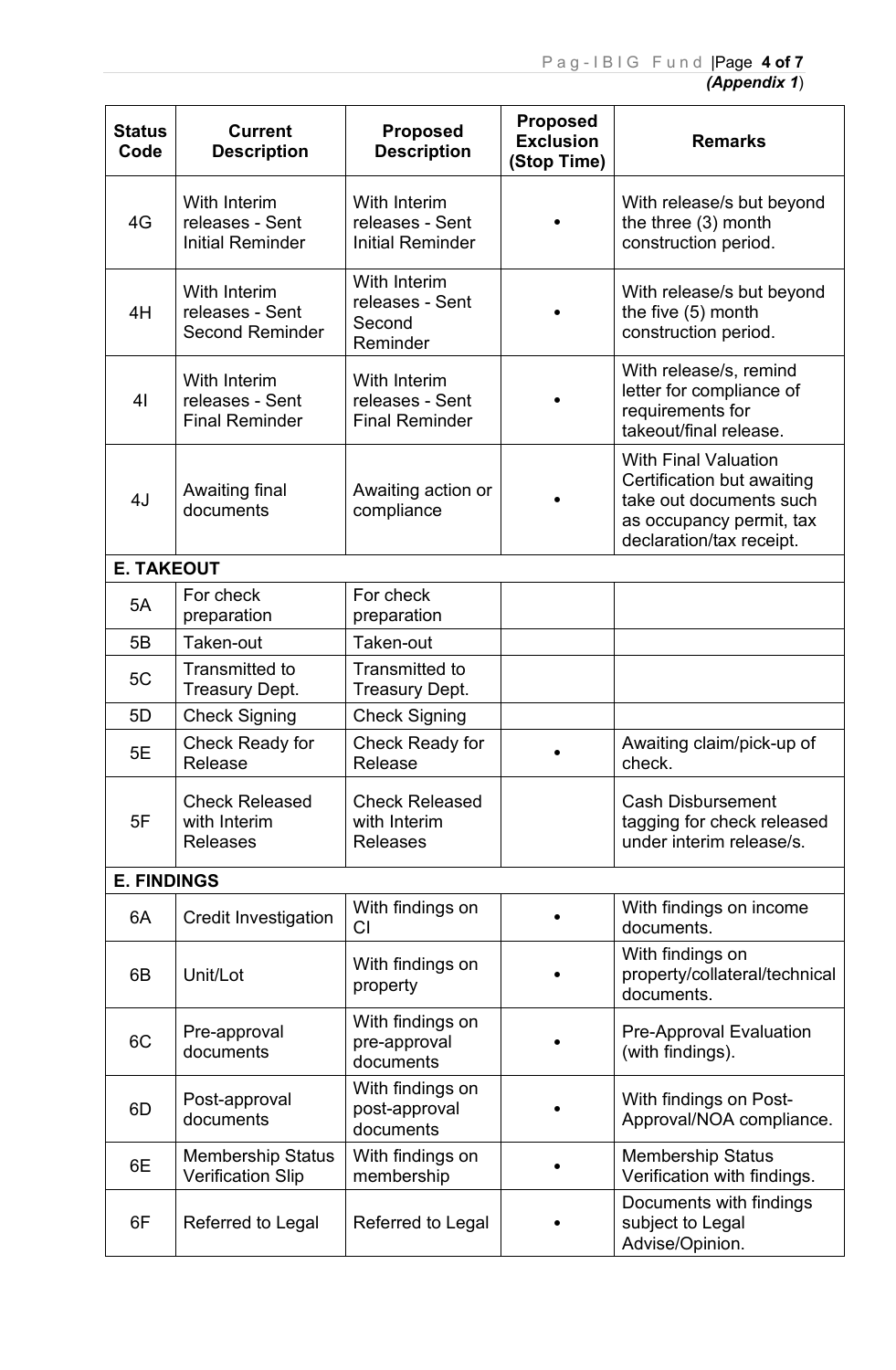| <b>Status</b><br>Code | <b>Current</b><br><b>Description</b>                          | <b>Proposed</b><br><b>Description</b>                   | <b>Proposed</b><br><b>Exclusion</b><br>(Stop Time) | <b>Remarks</b>                                                                                                                                                                                          |
|-----------------------|---------------------------------------------------------------|---------------------------------------------------------|----------------------------------------------------|---------------------------------------------------------------------------------------------------------------------------------------------------------------------------------------------------------|
| 6G                    | Insufficient<br>Percentage of<br>Completion                   | Insufficient<br>Percentage of<br>Completion             |                                                    | <b>Construction Progress of</b><br>House<br>Construction/Improvement<br>is insufficient.                                                                                                                |
| 6H                    | For NOD<br>Preparation (Pre-<br>Approval)                     | For NOD<br>Preparation (Pre-<br>Approval)               |                                                    | For preparation of Notice of<br>Deficiency (with findings on<br>Pre-Evaluation/Approval<br>Documents).                                                                                                  |
| 6J                    | For NOD<br><b>Preparation (Post</b><br>Approval)              | For NOD<br><b>Preparation (Post</b><br>Approval)        |                                                    | For preparation of Notice of<br>Deficiency (with findings on<br>Post-Evaluation/Approval<br>Documents).                                                                                                 |
| 6M                    | For NOD Signing<br>(Pre-Approval)                             | For NOD Signing<br>(Pre-Approval)                       |                                                    | For Signing of Notice of<br>Deficiency (Pre-<br>Evaluation/Approval<br>Documents).                                                                                                                      |
| 6N                    | For NOD Signing<br>(Post Approval)                            | For NOD Signing<br>(Post Approval)                      |                                                    | For Signing of Notice of<br>Deficiency (Post-<br>Evaluatio/Approval<br>Documents).                                                                                                                      |
| 61                    | Sent NOD (Pre-<br>Approval)                                   | With Notice of<br>Deficiency                            |                                                    | Sent Notice of Deficiency<br>thru e-mail/snail mail (Pre-<br>Evaluation/Approval<br>Documents).                                                                                                         |
| 6L                    | <b>Awaiting Clearance</b><br>from<br>Foreclosure/PMID<br>Dept | Awaiting<br>Clearance from<br>Foreclosure/PMI<br>D Dept |                                                    | PRU Mortgaged with the<br>Fund under redemption,<br>awaiting issuance of<br>Clearance from<br>Foreclosure/PMID Dept.                                                                                    |
| <b>6O</b>             | <b>Awaiting Pag-IBIG</b><br>MID number                        | Awaiting action or<br>compliance                        |                                                    | <b>Awaiting Pag-IBIG MID</b><br>number prior to preparation<br>of request for payment.<br>Currently not being used<br>due to the implementation<br>of MID requirement upon<br>filing of HL application. |
| 6P                    | NOD Signed (Pre-<br>Approval                                  | With Notice of<br>Deficiency                            |                                                    | Signed Notice of<br>Deficiency for Pre-<br>Evaluation/Approval<br>Documents.                                                                                                                            |
| 6Q                    | <b>NOD Signed (Post</b><br>Approval)                          | With Notice of<br>Deficiency                            |                                                    | Signed Notice of<br>Deficiency for Post-<br>Evaluation/Approval<br>Documents.                                                                                                                           |
| 6R                    | Sent NOD                                                      | With Notice of<br>Deficiency                            |                                                    | Notice of Deficiency sent<br>thru e-mail/letter.                                                                                                                                                        |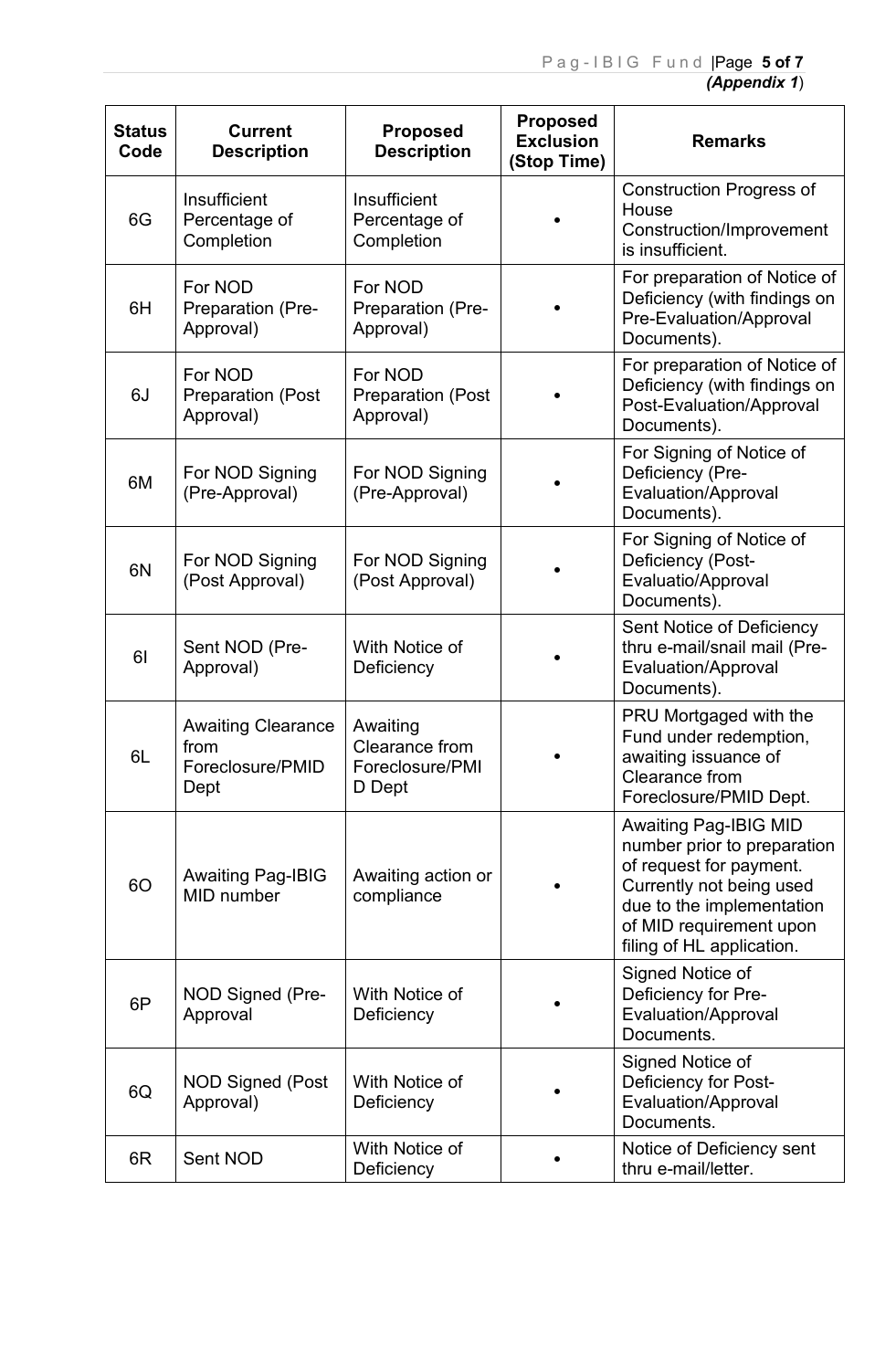| <b>Status</b><br>Code | <b>Current</b><br><b>Description</b>                  | <b>Proposed</b><br><b>Description</b>            | <b>Proposed</b><br><b>Exclusion</b><br>(Stop Time) | <b>Remarks</b>                                                                                                                                                     |
|-----------------------|-------------------------------------------------------|--------------------------------------------------|----------------------------------------------------|--------------------------------------------------------------------------------------------------------------------------------------------------------------------|
| 6S                    | <b>Received NOD</b><br>compliance                     | Acknowledged<br>action or received<br>compliance |                                                    | This should not be part of<br>exclusion. It should always<br>be followed by "For<br>Review" status. This is just<br>being noted to capture the<br>compliance date. |
| 6T                    | For Release of<br><b>NOD</b>                          | Awaiting action or<br>compliance                 |                                                    | Awaiting release/pick up of<br>issued Notice of<br>Deficiency.                                                                                                     |
| 6U                    | For Transmittal of<br><b>NOD to Servicing</b><br>Unit | With findings                                    |                                                    | <b>Issued Noticed of</b><br>Deficiency for<br>transfer/endorsement to<br>Servicing Department/Unit.                                                                |
|                       | G. WITHDRAWN/CANCELLED/DISAPPROVED                    |                                                  |                                                    |                                                                                                                                                                    |
| 7A                    | For return                                            | For return                                       |                                                    | Loans Evaluation tagging<br>for Developer Assisted<br>Accounts with Notice of<br>Deficiency transmitted to<br>Servicing Department/Unit.                           |
| 7B                    | <b>Returned to</b><br>borrower/developer              | Awaiting action or<br>compliance                 |                                                    | Notice of Deficiency<br>released to developer.                                                                                                                     |
| 7C                    | Withdrawn                                             | Withdrawn                                        |                                                    | Developer/Borrower<br>requested for withdrawal of<br>housing loan application.                                                                                     |
| 7D                    | Archived                                              | Archived                                         |                                                    | Unclaimed/Uncompiled<br>Notice of Approval within 3<br>months from date of<br>cancellation.                                                                        |
| 7E                    | Substituted<br>accounts                               | Substituted<br>accounts                          |                                                    |                                                                                                                                                                    |
| 7F                    | <b>Hold Accounts</b>                                  | <b>Hold Accounts</b>                             | $\bullet$                                          |                                                                                                                                                                    |
| 7G                    | Refiled                                               | $\overline{\phantom{a}}$                         |                                                    | For deletion/Either new<br>application or<br>Disapproved/Cancelled                                                                                                 |
| 7H                    | Cancelled                                             | Cancelled                                        |                                                    | Uncompiled NOA/NOD<br>within the prescribed<br>timelines.                                                                                                          |
| 71                    | <b>Loan Documents</b><br><b>Disposed</b>              | <b>Loan Documents</b><br><b>Disposed</b>         |                                                    | Disposal of HL documents<br>1 year from data of<br>cancellation.                                                                                                   |
| 7J                    | With Insurance<br>claim                               | With Insurance<br>claim                          |                                                    | Tagging for accounts with<br>insurance claims due to<br>borrower's death while the<br>account is still in process.                                                 |
|                       | <b>H. TECHNICAL</b>                                   |                                                  |                                                    |                                                                                                                                                                    |
| 8A                    | With schedule of<br>Inspection                        | With schedule of<br>Inspection                   |                                                    | This should not be part of<br>exclusion.                                                                                                                           |
|                       |                                                       |                                                  |                                                    |                                                                                                                                                                    |